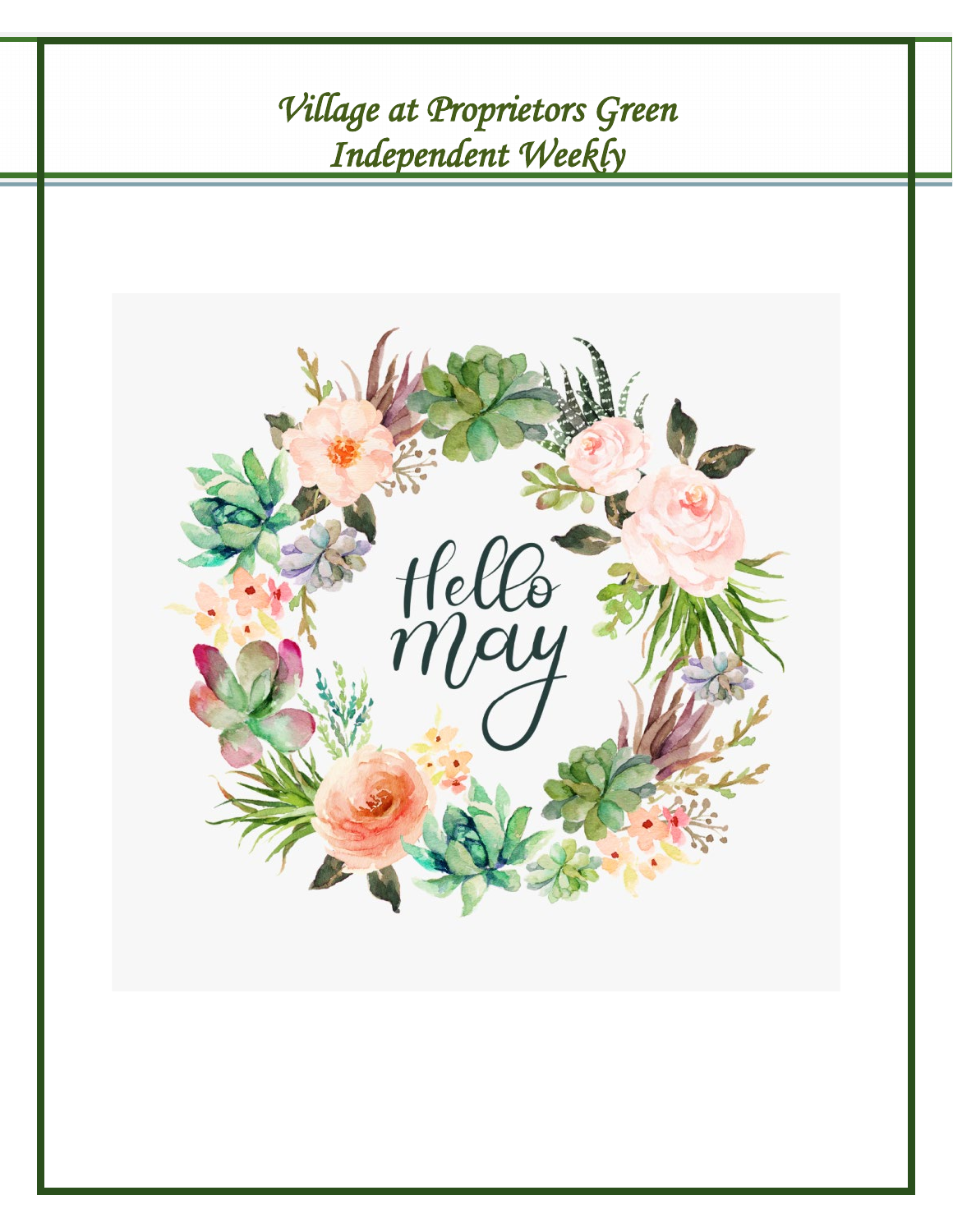**SATURDAY, APRIL 30, 2022 9:30 -11:00AM COFFEE CORNER 10:30 MAHJONG 1:00 PM MOVIE MATINEE "CODA" 3:00 SWEET TRIO…great trio! ENTERTAINS US IN THE WINSLOW ROOM** 

**SUNDAY, MAY 1, 2022**

**9:30-11:00 COFFEE CORNER 10:30 WORSHIP TRANSPORTATION TO ST. CHRISTINE'S 11:00 UNO GAME**

## **SUNDAY, MAY 1st. 1:00PM MOVIE MATINEE**

## **"LICORICE PIZZA"**

**Director Paul Thomas Anderson returns to one of his favorite settings-California's San Fernando Valley-for this coming-of-age tale about a high school student who's juggling being a successful child actor.**

**In addition to its Best Picture nod, "Licorice Pizza" was up for two of the other biggest awards:**

**Best Director and Best Original Screenplay.**

## **3:00 PM**

**CRUISIN DUO…A FAVORITE OF OURS IN THE WINSLOW ROOM**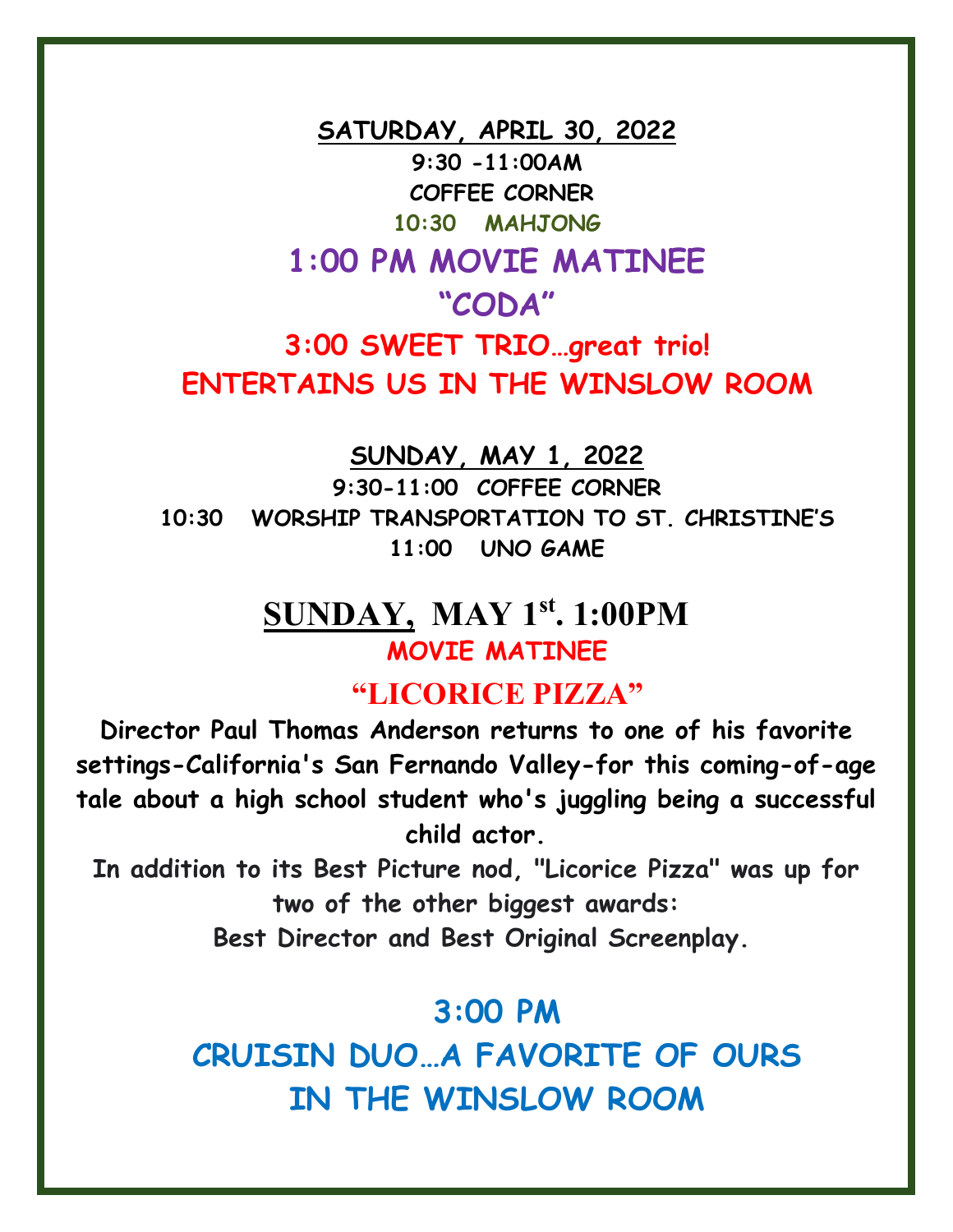**MONDAY, MAY 2, 2022 FITNESS SCHEDULE**

**8:00 OPEN FITNESS IN THE FITNESS CENTER 10:00 LONG & STRONG/BASIC BALANCE IN THE WINSLOW 10:30 POSTURE PERFECT IN THE WINSLOW ROOM 11:00 MORNING MOVE IN THE WINSLOW ROOM 12:00 OPEN FITNESS IN THE FITNESS CENTER**

> **9:30-11:00 COFFEE CORNER 11:00-1:00 GENERAL STORE IS OPEN**

**1:00 WHIST JOIN THE CREW FOR THIS OLD FAVORITE**

**1:00 CRIBBAGE ANOTHER OLD FAVORITE TO JOIN** 

> **2:30 PM WII BOWLING**

**3:00 PM GIANT JENGA JOIN US FOR THIS FUN NEW GAME IN THE CLUB ROOM** 



 **7:00 PM NIGHT BINGO**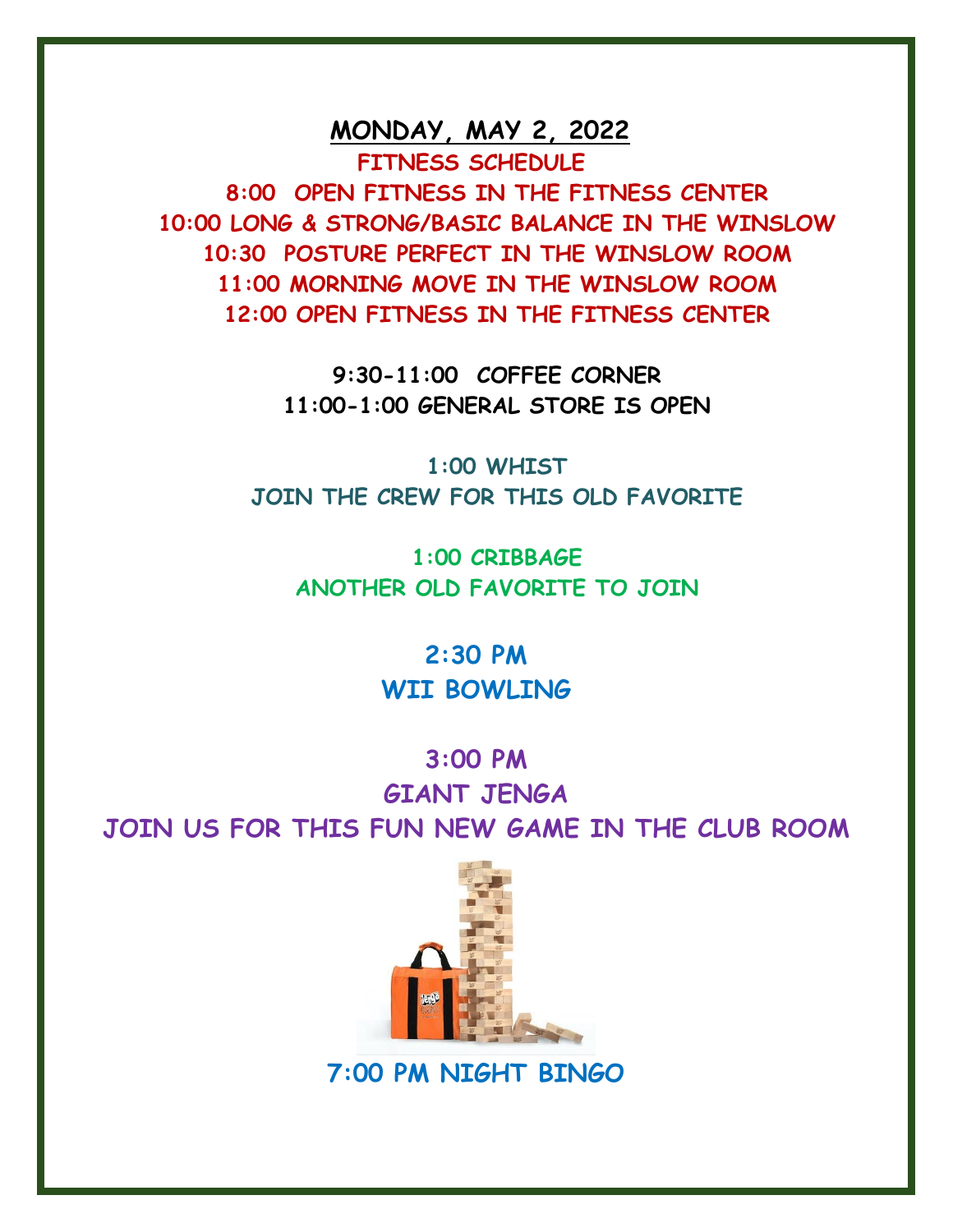### **TUESDAY MAY 3, 2022 FITNESS SCHEDULE**

**8:00 OPEN FITNESS IN THE FITNESS CENTER 9:30 GENTLE MORNING YOGA IN THE WINSLOW ROOM 10:30 LONG & STRONG IN THE WINSLOW ROOM 11:00 MID MORNING MOVE/BASIC BALANCE /WINSLOW 12:00 OPEN FITNESS IN THE FITNESS CENTER 9:30 TELEVISED MASS IN THE THEATRE 9:30-11:00 COFFEE CORNER 10:00 AM HEARING SPECIALIST IN WELLNESS 11:00** 

**UNO GAME LET'S SEE WHO HAS TO PICK UP THE MOST CARDS** 

**1:00** 

**BRIDGE JOIN IN ON THE FUN WITH THIS OLDIE BUT GOODIE 2:00 PM BOOK CLUB IN THE PRIVATE DINING ROOM** 

#### **3:00 PM**

**BANANAGRAMS WITH COLLEEN AND VAL IN THE PALM CAFE**

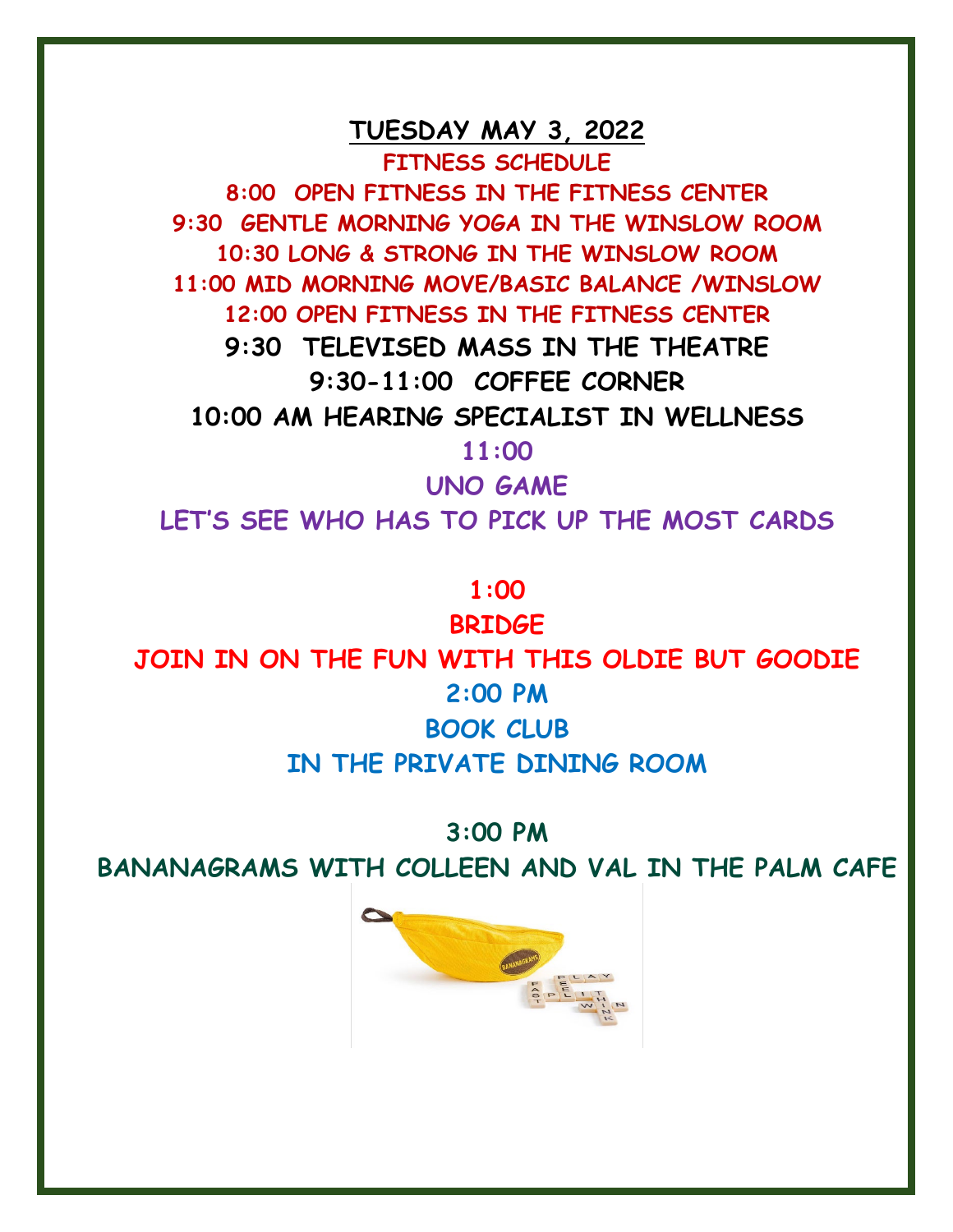**WEDNESDAY, MAY 4, 2022**

**8:00 OPEN FITNESS IN THE FITNESS CENTER 10:00 LONG & STRONG/BASIC BALANCE IN THE WINSLOW 10:30 POSTURE PERFECT IN THE WINSLOW ROOM 11:00 MORNING MOVE IN THE WINSLOW ROOM 12:00 OPEN FITNESS IN THE FITNESS CENTER 9:00-4:00 HAIR SALON HOURS 9:30-11:00 COFFEE CORNER**

**11:00-1:00 GENERAL STORE IS OPEN**

**1:00 PM BINGO**

**2:30 PM COFFEE AND TEA IN THE PALM CAFE WHAT A GREAT TIME TO JOIN FRIENDS!**

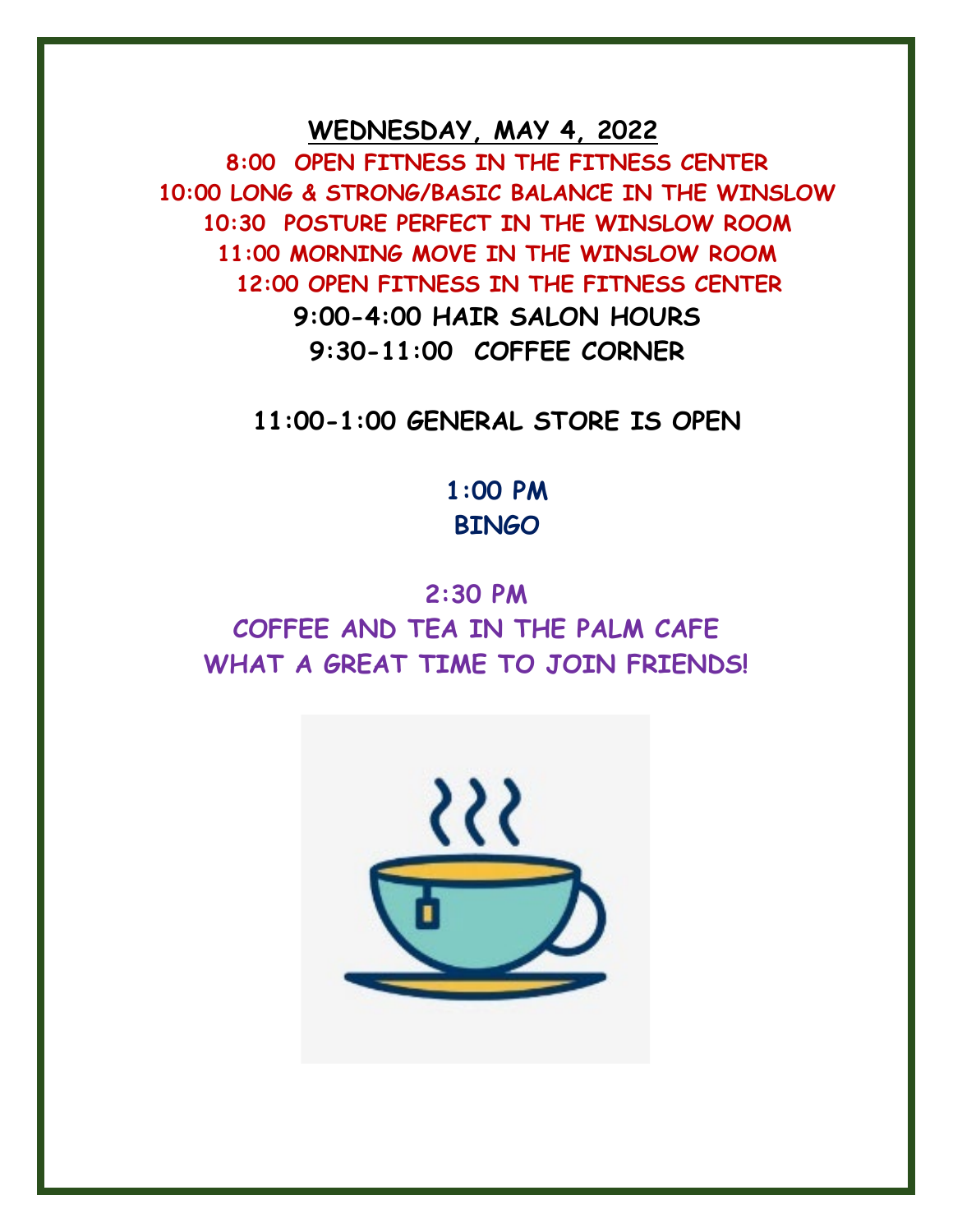### **THURSDAY, MAY 5, 2022 FITNESS SCHEDULE**

**8:00 OPEN FITNESS IN THE FITNESS CENTER 9:30 GENTLE MORNING YOGA IN THE WINSLOW ROOM 10:30 LONG & STRONG IN THE WINSLOW ROOM 11:00 MID MORNING MOVE/BASIC BALANCE /WINSLOW 12:00 OPEN FITNESS IN THE FITNESS CENTER 9:00-4:00 HAIR SALON HOURS 9:30-11:00 COFFEE CORNER**

**10:00**

**ART WITH JEANNE IN THE COUNTRY KITCHEN ANYONE CAN JOIN IN AS SHE WILL TEACH YOU HOW TO PAINT!**

**10:30 pm**

**LUNCH TRIP TO DUNBAR TEA ROOM IN SANDWICH QUAINT TEAROOM IN AN 1800S CARRIAGE HOUSE** 



## **1:00 MOVIE MATINEE THURSDAY, MAY 5th. at 1:00 PM "RESPECT"**

**Follow the rise of Aretha Franklin's career from a young child singing in her father's church's choir to her international superstardom in the true story to find her voice and become the Queen of Soul.**

**3:00 PM WII BOWLING**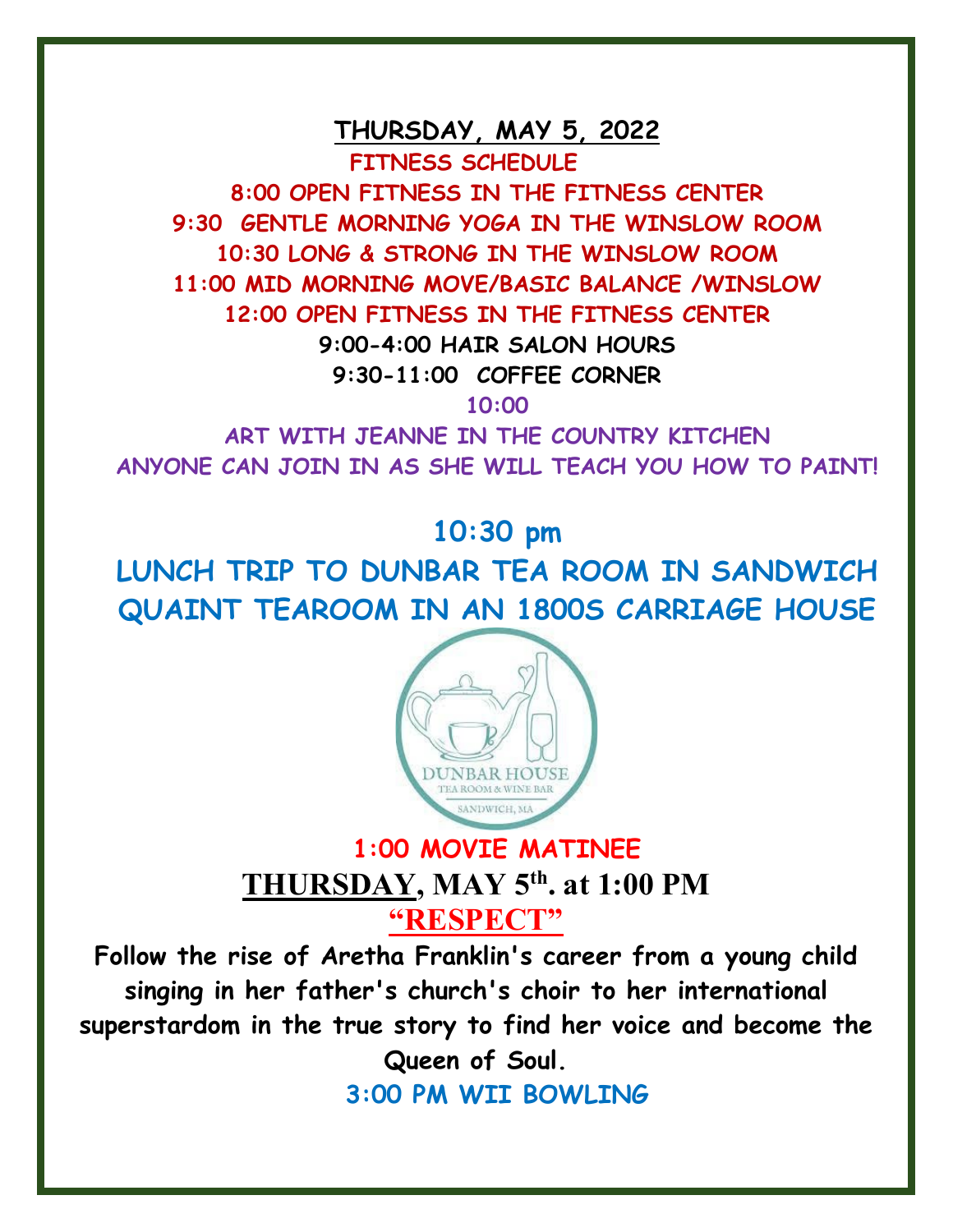**FRIDAY, MAY 6, 2022**

**8:00 OPEN FITNESS IN THE FITNESS CENTER 10:00 LONG & STRONG/BASIC BALANCE IN THE WINSLOW 10:30 POSTURE PERFECT IN THE WINSLOW ROOM 11:00 MORNING MOVE IN THE WINSLOW ROOM 12:00 OPEN FITNESS IN THE FITNESS CENTER**

> **9:00-4:00 HAIR SALON HOURS 9:30-11:00 COFFEE CORNER 11:00-1:00 GENERAL STORE HOURS**

**1:00 MEET FOR A GAME OF POOL WITH THE GUYS 1:00 PM WHEEL OF FORTUNE 2:00 PM CHAPLAIN IS HERE IN CLUB ROOM**

**3:30-5:00 HAPPY HOUR HOUR!** 

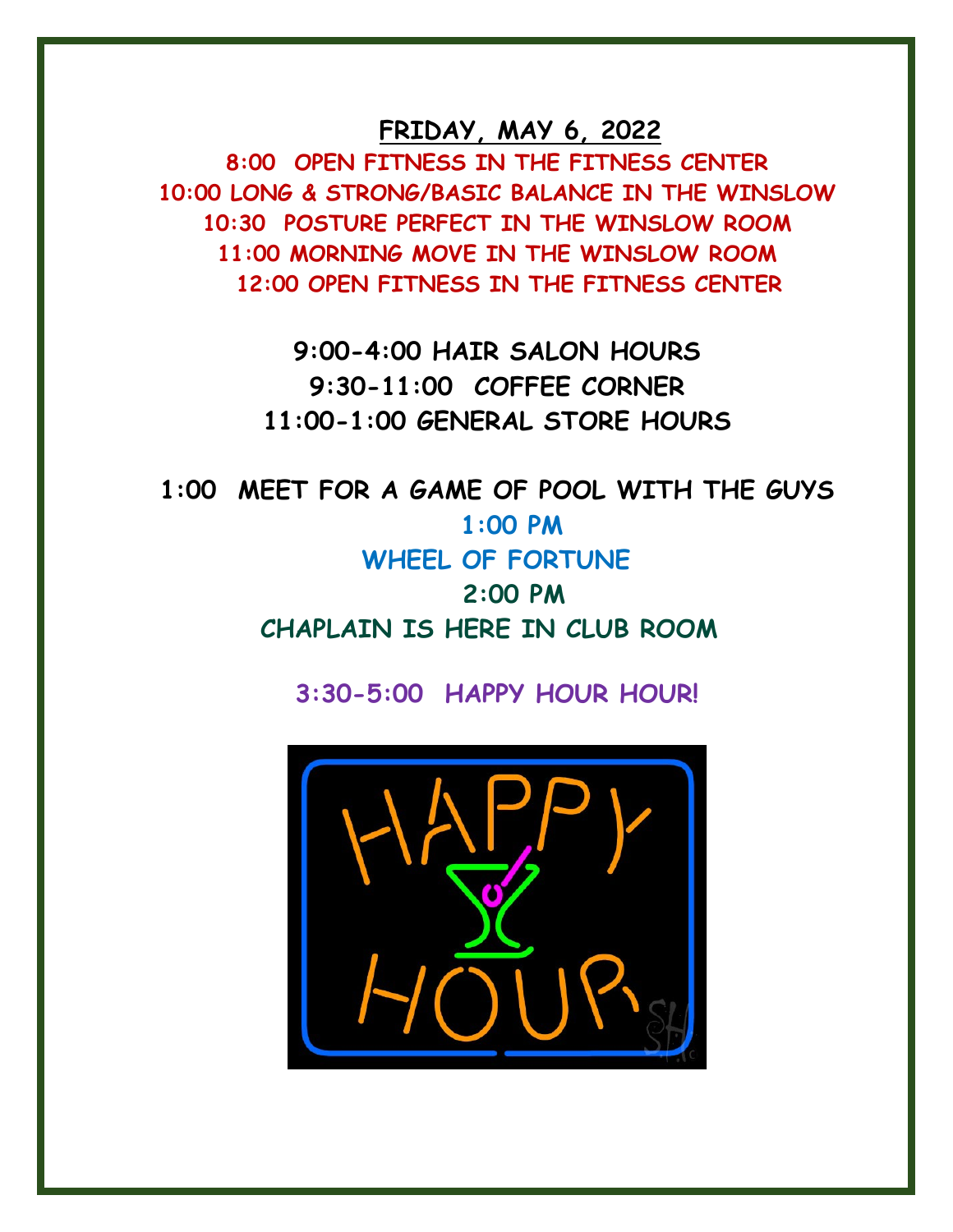# **THIS WEEK'S MOVIES ARE: SUNDAY, MAY 1st. 1:00PM**

# **"LICORICE PIZZA"**

**Director Paul Thomas Anderson returns to one of his favorite settings-California's San Fernando Valley-for this coming-of-age tale about a high school student who's juggling being a successful child actor.**



# **THURSDAY, MAY 5th. at 1:00 PM "RESPECT"**

**Follow the rise of Aretha Franklin's career from a young child singing in her father's church's choir to her international superstardom in the true story to find her voice and become the Queen of Soul.**